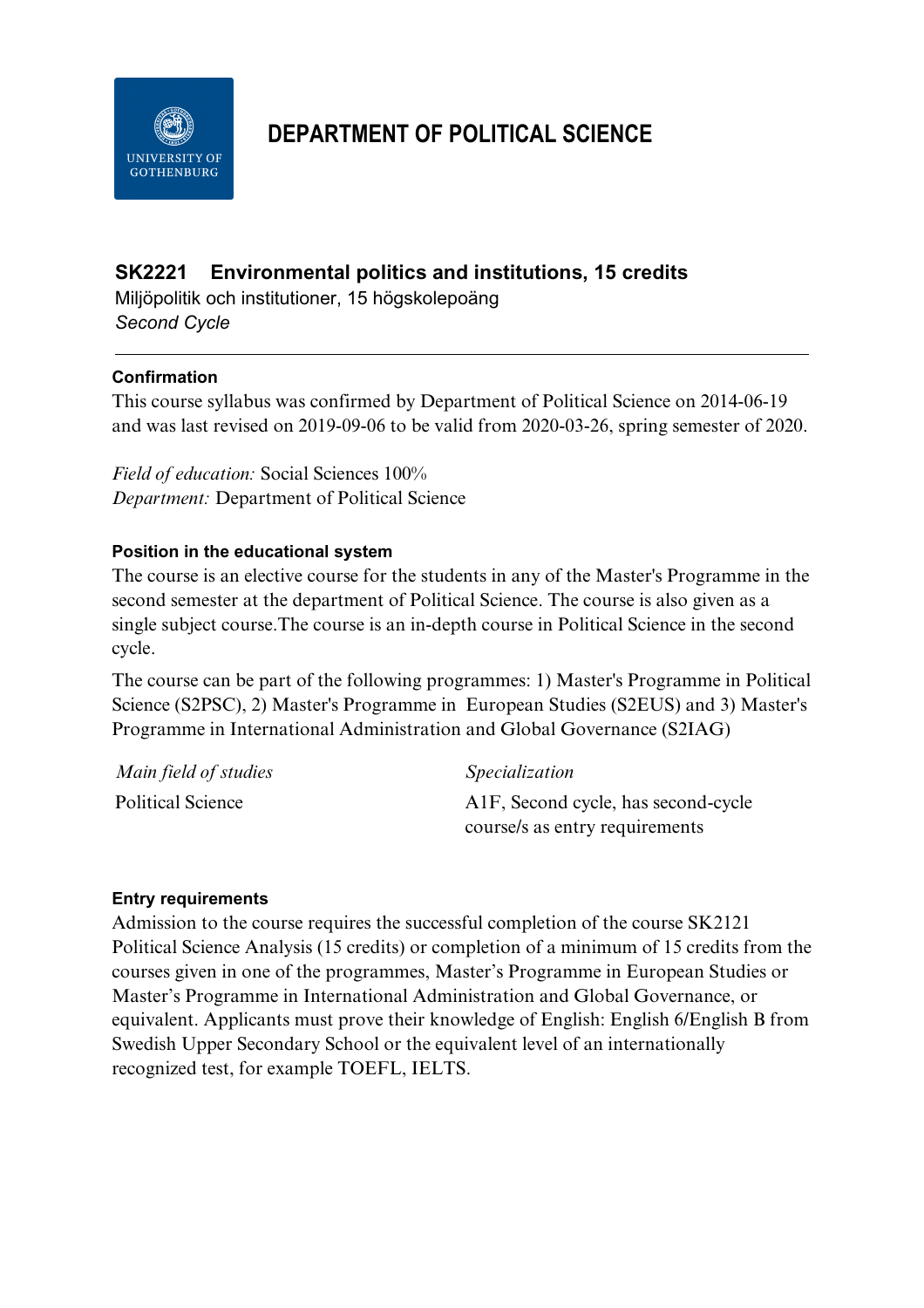#### **Learning outcomes**

A student who has passed the course will be able to

#### *Knowledge and understanding*

- Show in-depth knowledge about different conceptualisation of environmental problems, and environmental politics in a comparative perspective.
- Show in-depth knowledge about collective action and social dilemma theory, including factors generating collective action such as values, attitudes, norms, beliefs, uncertainty, trust, media and various policy instruments available to create collective action as well as the challenges associated with the implementation of these policy instruments.

#### *Competence and skills*

- Compare and critically assess advanced institutional theories and frameworks
- Use institutional theory to explain the genesis of environmental problems and lack of collective action, as well as how institutions simultaneously can promote environmental collective action.
- Through independent work, plan and conduct a minor research project addressing central aspects of environmental collective action and effectively communicate this plan.
- Independently produce text in accordance with good academic practice, including proper citation technique, use of reference, and within the given time frame.

### *Judgement and approach*

• Systematize and integrate different theories about formal and informal institutions' impact on collective action and environmental behavior.

The course is sustainability-focused, which means that at least one of the learning outcomes clearly shows that the course content meets at least one of the University of Gothenburg's confirmed sustainability criteria. The content also constitutes the course's main focus.

### **Course content**

Through the course, the students will acquire in-depth knowledge about the political attempts to cope with several environmental problems related to, e.g., the marine environment, water, land-use, biodiversity, and various airborne environmental problems including climate change. Theoretically, the course is primarily founded in social dilemma theory, theories about public opinion and behaviour, and institutional theory. However, also political theory (principally distributional theory) and game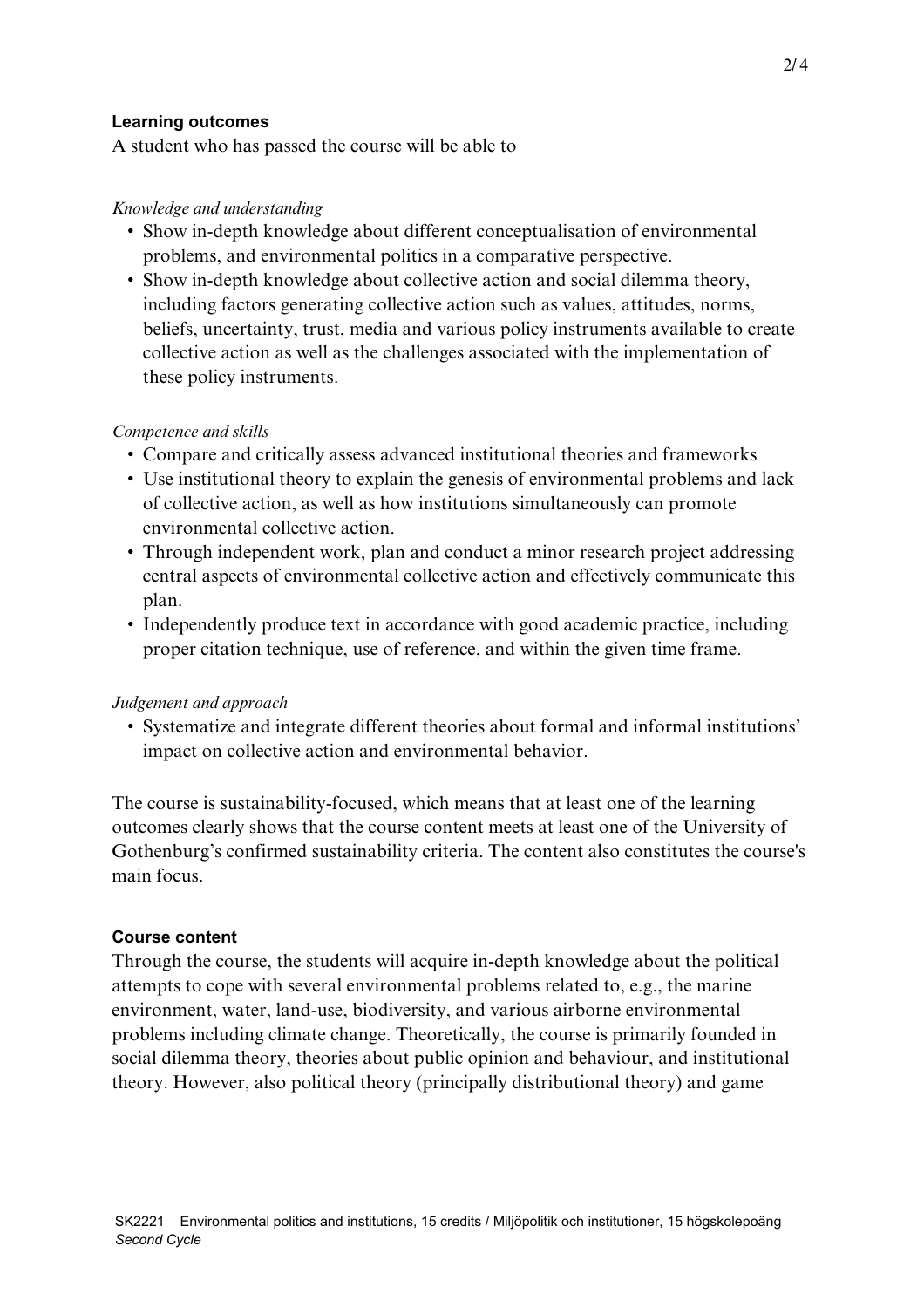theory have central roles throughout the course.

#### **Form of teaching**

The teaching consists of lectures, seminars, supervision (when writing the course paper) and additional pedagogical approaches.

*Language of instruction:* English

### **Assessment**

Student performance is assessed through five written assignments: four individually written seminar memos where various aspects of collective action theory are to be discussed (1 credit each), and an individual final course paper, (11 credits).

Completion of examined assignments are permitted. If the student does not submit the completion on time, the student will be failed on the assignment.

A student who is not able to attend a compulsory part of the course can do an alternative assignment. The assignment will be described in the course guide.

It is not allowed to discuss answers and/or design answers to the assignments in collaboration with other people. The assignments are individual examination assignment and if you in an unauthorized way cooperate with another student this is to be considered cheating.

If a student, who has failed the same examined component twice, wishes to change examiner before the next examination, a written application shall be sent to the department responsible for the course and shall be granted unless there are special reasons to the contrary (Chapter 6, Section 22 of Higher Education Ordinance).

At least five occasions shall be offered the students to pass a course or part of a course (Chapter 6, Section 21 of Higher Education Ordinance).

In cases where a course has been discontinued or has undergone major changes, the student shall normally be guaranteed at least three examination occasions (including the ordinary examination) during a period of at least one year from the last time the course was given. This may not be in conflict with Chapter 6 Section 21 of Higher Education Ordinance.

### **Grades**

The grading scale comprises: Pass with Distinction (VG), Pass (G) and Fail (U). To obtain the Pass grade for the course as a whole, students must achieve a pass grade for all four individual seminar memos and for the final course paper.